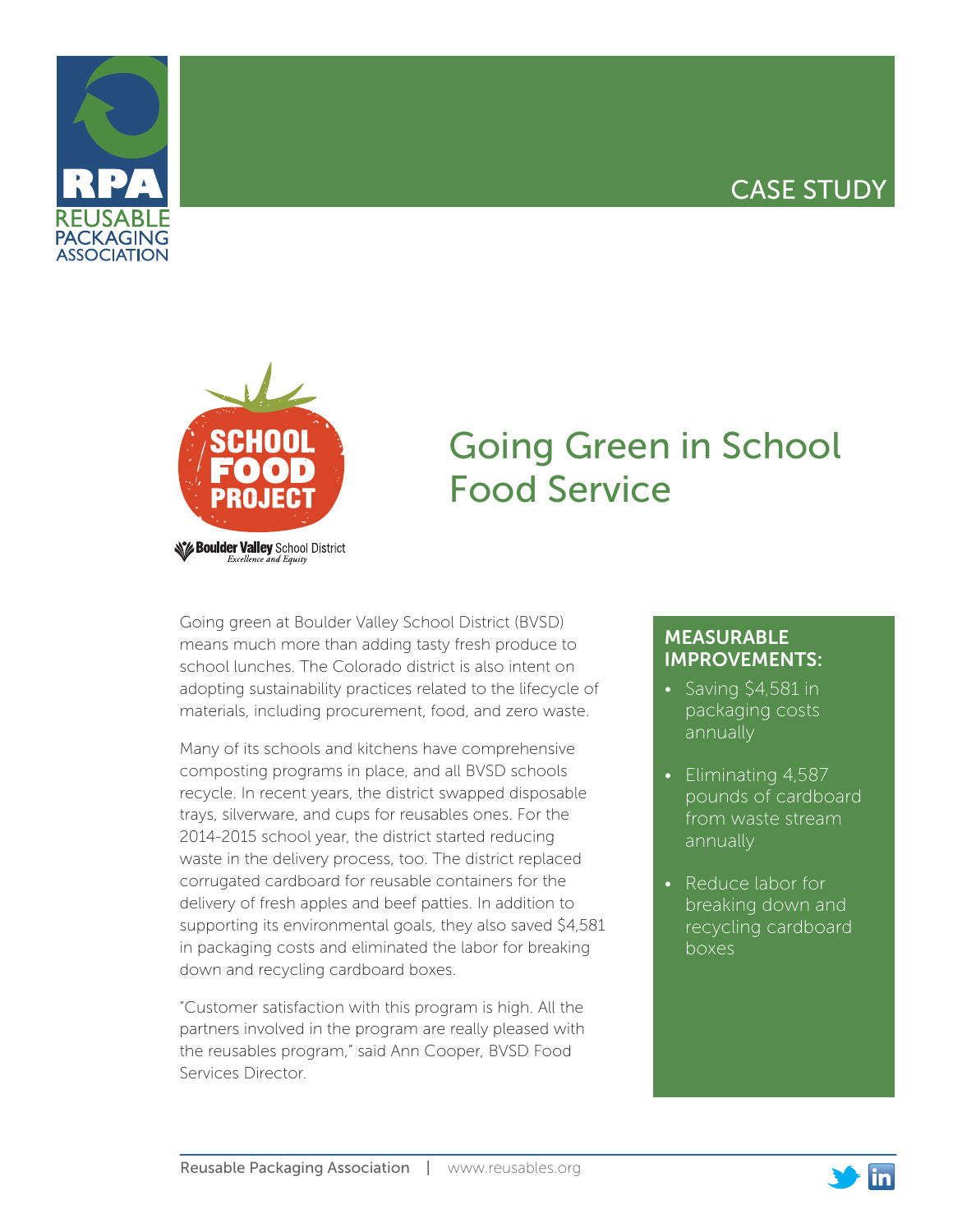



"Customer satisfaction with this program is high. All the partners involved in the program are really pleased with the reusables program,"

> — Ann Cooper, BVSD Food Services Director



BVSD chose apples and hamburger patties for this pilot reusables program. The district's food service supplier delivers reusable plastic containers (RPCs) to a regional orchard where apples are packed directly into the vented RPCs. The full containers are then delivered to each of the 51 schools. The empty containers are picked up from the schools the following week when a new shipment is delivered.

Hamburger patties are delivered to the district's three regional kitchens in reusable containers. The containers are organized, labeled for delivery, packed out in insulated transportation totes and delivered to the satellite kitchens within hours of receipt. Because the containers go directly to the satellite sites without repacking, the process requires very little handling, therefore ensuring a high standard of food safety. The used containers are run through dishwashing machines at each school, then picked up by the district's food service drivers and returned to the production kitchens.

The meat supplier picks up the empty containers from the regional kitchens on their next delivery run and returns them to their facility, where

they are cleaned again before repacking. The tubs stack easily for transport and storage. The program has reduced the need for suppliers and the district to break down boxes for recycling.

The district's reusables program got its start with a grant from StopWaste.org. With the successful pilot under its belt, the district is now looking to expand the use of reusable packaging to other food deliveries.

"This innovative program helps BVSD advance our sustainability goals and will hopefully inspire other school districts to explore reusable packaging options for their operations," said Cooper.

Indeed, the district's innovative pilot is already gaining attention. The district was a featured speaker in a USDA Farm to School national webinar.

BVSD won the RPA's 2015 Excellence in Reusable Packaging Award for organizations with revenues less than \$25 million.